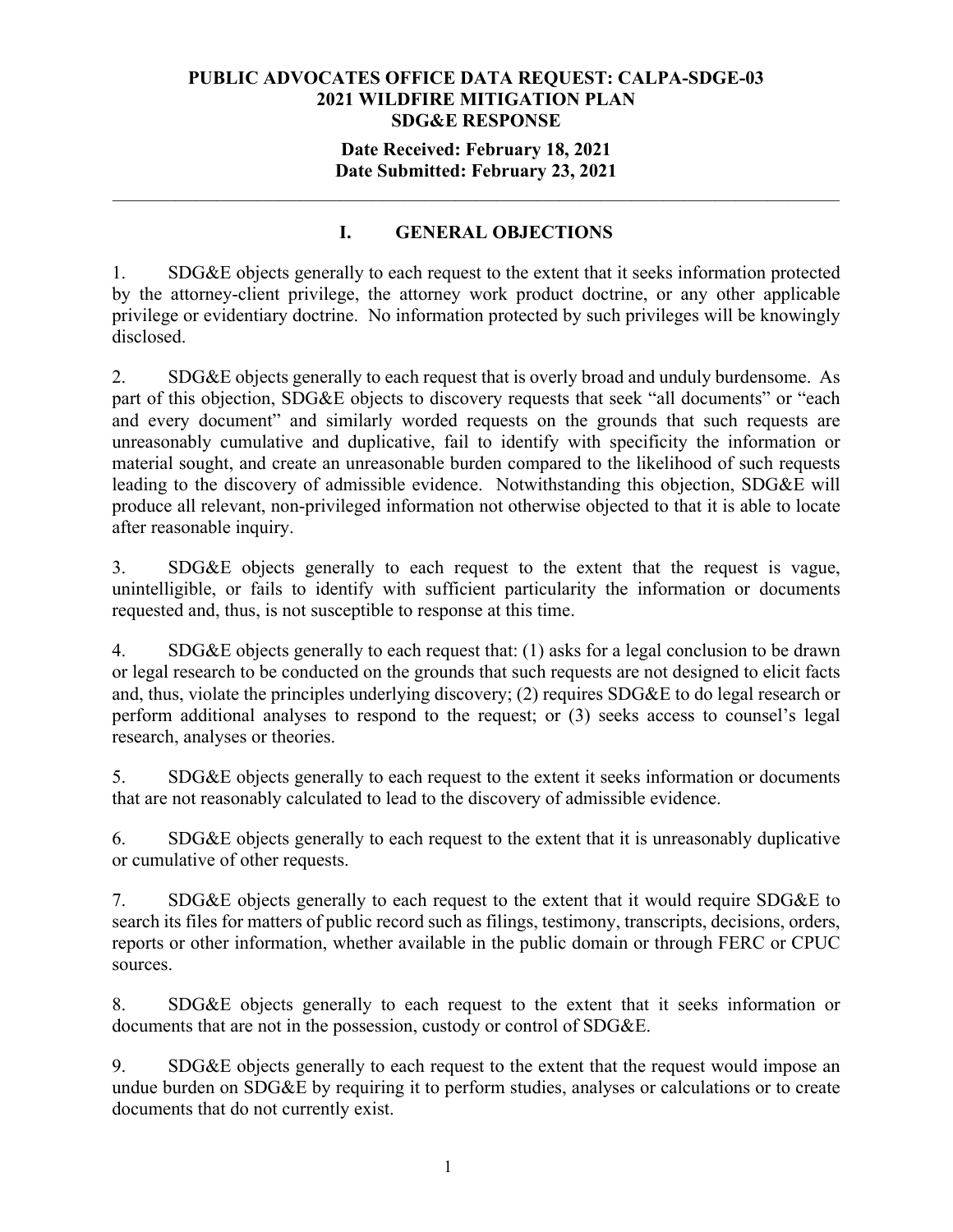## **Date Received: February 18, 2021 Date Submitted: February 23, 2021**

**\_\_\_\_\_\_\_\_\_\_\_\_\_\_\_\_\_\_\_\_\_\_\_\_\_\_\_\_\_\_\_\_\_\_\_\_\_\_\_\_\_\_\_\_\_\_\_\_\_\_\_\_\_\_\_\_\_\_\_\_\_\_\_\_\_\_\_\_\_\_** 

10. SDG&E objects generally to each request that calls for information that contains trade secrets, is privileged or otherwise entitled to confidential protection by reference to statutory protection. SDG&E objects to providing such information absent an appropriate protective order.

## **II. EXPRESS RESERVATIONS**

1. No response, objection, limitation or lack thereof, set forth in these responses and objections shall be deemed an admission or representation by SDG&E as to the existence or nonexistence of the requested information or that any such information is relevant or admissible.

2. SDG&E reserves the right to modify or supplement its responses and objections to each request, and the provision of any information pursuant to any request is not a waiver of that right.

3. SDG&E reserves the right to rely, at any time, upon subsequently discovered information.

4. These responses are made solely for the purpose of this proceeding and for no other purpose.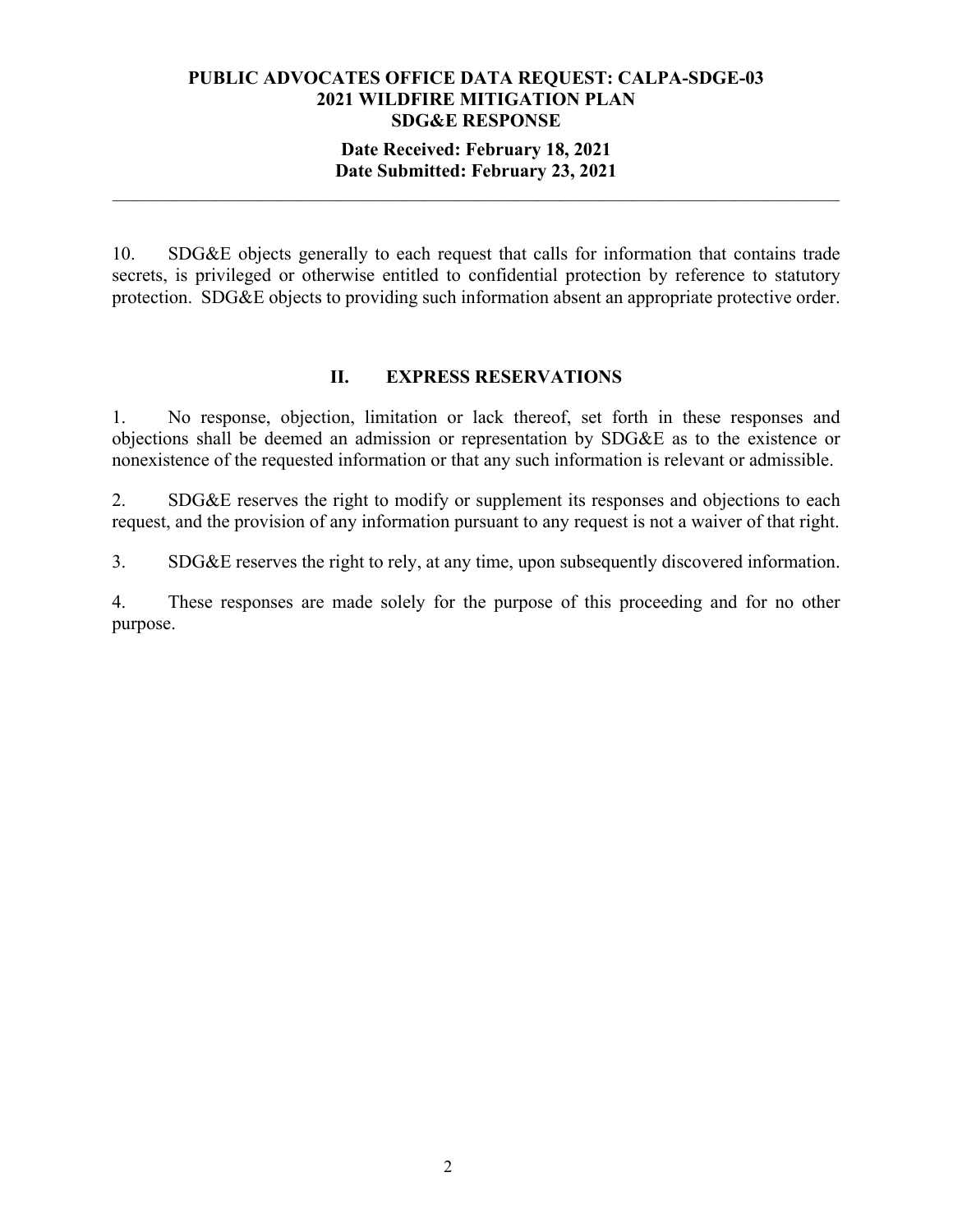## **Date Received: February 18, 2021 Date Submitted: February 23, 2021**

**\_\_\_\_\_\_\_\_\_\_\_\_\_\_\_\_\_\_\_\_\_\_\_\_\_\_\_\_\_\_\_\_\_\_\_\_\_\_\_\_\_\_\_\_\_\_\_\_\_\_\_\_\_\_\_\_\_\_\_\_\_\_\_\_\_\_\_\_\_\_** 

# **III. RESPONSES**

The following questions relate to the cost estimates in Section 3 of SDG&E's 2021 Wildfire Mitigation Plan (WMP).

# **QUESTION 1:**

Please provide the data requested in attachment A regarding the annual revenue requirements associated with your WMP. State revenue requirements based on the year when you expect costs to be recovered (not the year when costs are incurred).

- a) In tab 1 of attachment A ("Q1A Revenue Req 2020"), state the annual revenue requirements associated with actual WMP spending that occurred in 2020.
- b) In tab 2 of attachment A ("Q1B Revenue Req 2021"), state the annual revenue requirements associated with WMP spending that occurs in 2021.
- c) In tab 3 of attachment A ("Q1C Revenue Req 2022"), state the annual revenue requirements associated with WMP spending that occurs in 2022.

For purposes of parts (b) and (c), please assume that (1) you will spend exactly the amounts forecast in section 3 of your 2021 WMP Update and (2) you will seek cost recovery of all costs incurred pursuant to your WMP.

**Note:** The tables provided in attachment A are intended to provide an exhaustive summary of WMP costs. If you are unable to match any costs to the categories in the table, please contact the Public Advocates Office for clarification.

# **OBJECTION:**

SDG&E objects to this request on the grounds set forth in General Objection Nos. 2, 4, 5, and 7. Subject to the foregoing objections, SDG&E responds as follows.

### **RESPONSE 1:**

SDG&E does not currently have a revenue requirement available for its 2021 Wildfire Mitigation Plan (WMP). However, SDG&E provides the following table with an illustrative revenue requirement below, from an analysis that SDG&E conducted in 2020. This table sets forth an illustrative revenue requirement based upon: recorded costs for 2019 through third quarter 2020 (i.e., September 2020); a forecast for the last quarter of 2020; forecasted costs for 2021 and 2022 as stated in SDG&E's 2020 WMP; and a proxy for 2023 based on the 2022 forecasts. Please note that SDG&E's WMP annual revenue requirements are based on fully loaded and escalated costs, which the table below reflects. The revenue requirement is also inclusive of both capital and O&M spend. SDG&E has not calculated revenue requirement for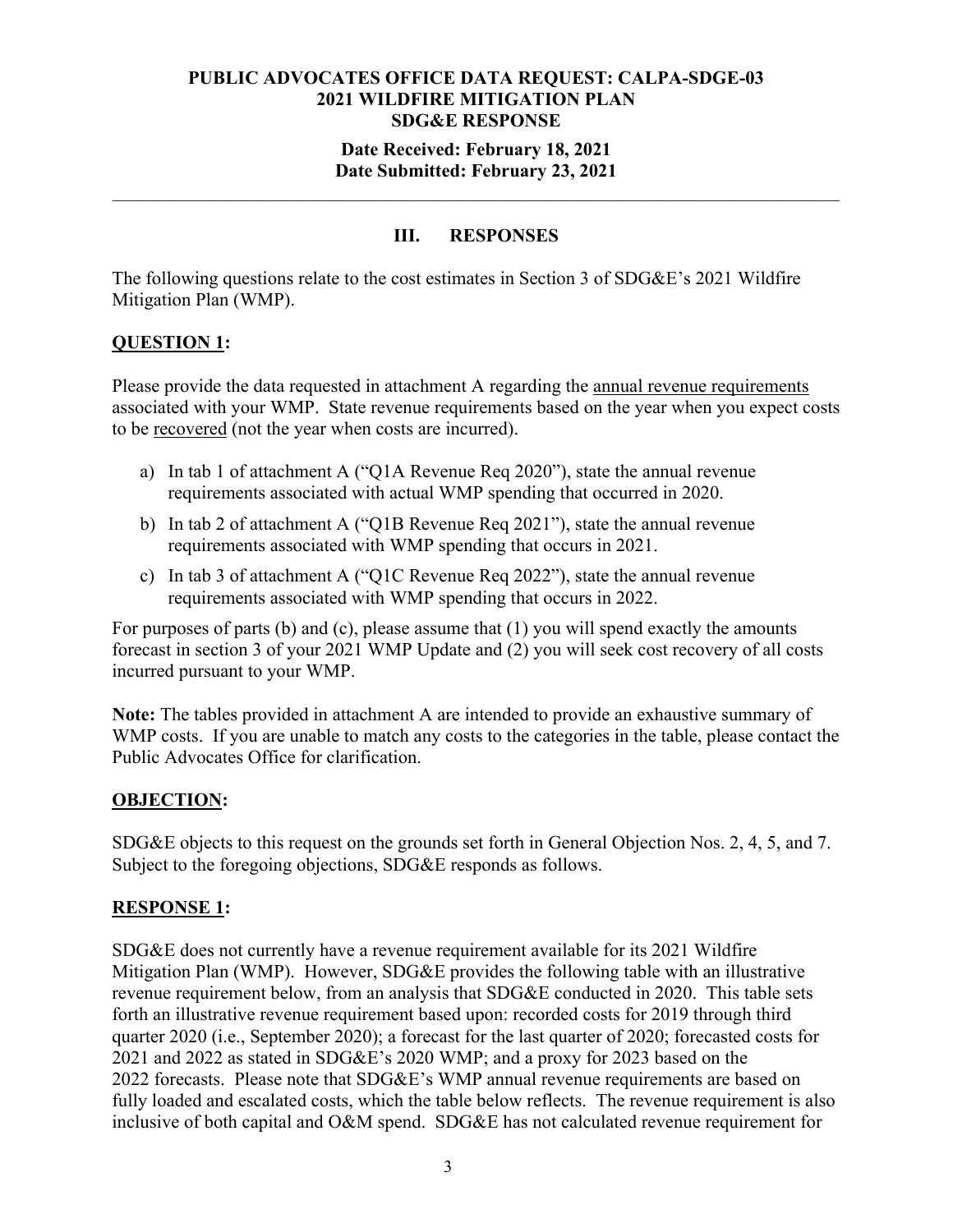**Date Received: February 18, 2021 Date Submitted: February 23, 2021**

**\_\_\_\_\_\_\_\_\_\_\_\_\_\_\_\_\_\_\_\_\_\_\_\_\_\_\_\_\_\_\_\_\_\_\_\_\_\_\_\_\_\_\_\_\_\_\_\_\_\_\_\_\_\_\_\_\_\_\_\_\_\_\_\_\_\_\_\_\_\_** 

years beyond 2023.

# **Illustrative Incremental Forecasted Revenue Requirement Summary**

| (In Millions)                                              |            |          |          |                   |                   |
|------------------------------------------------------------|------------|----------|----------|-------------------|-------------------|
|                                                            | 2019       | 2020     | 2021     | 2022 <sup>1</sup> | 2023 <sup>2</sup> |
| <b>CPUC WMP Revenue</b><br>Requirement                     | \$45.3     | \$139.6  | \$172.6  | \$215.3           | \$269.7           |
| <b>WMP GRC Revenue</b><br>Requirement <sup>3</sup>         | $(\$23.6)$ | (\$68.5) | (\$73.5) | $(\$79.1)$        | $(\$84.7)$        |
| <b>Incremental WMP Revenue</b><br>Requirement              | \$21.7     | \$71.1   | \$99.1   | \$136.2           | \$185.0           |
| <b>Regulatory Interest<sup>4</sup></b>                     | \$0.0      | \$0.1    | \$1.0    | \$1.8             | \$2.9             |
| <b>Total Incremental WMP</b><br><b>Revenue Requirement</b> | \$21.7     | \$71.2   | \$100.1  | \$138.0           | \$187.9           |

<sup>&</sup>lt;sup>1</sup> Amounts shown for 2022 and 2023 are consistent with Application 17-10-007/008, SDG&E's Petition for Modification of Test Year 2019 General Rate Case Decision 19-09-051 (April 9, 2020).  $^{2}$ *Id*.

 $3$  Amount shown for 2019 is the revenue requirement based upon the implementation of Wildfire Mitigation Plan Memorandum Account, which took effect on May 30, 2019. The full year WMP GRC revenue requirement is \$38.8 million. 4 Based on SDG&E's average regulatory interest rate of 0.70% for 2020 (Commercial Paper Rate).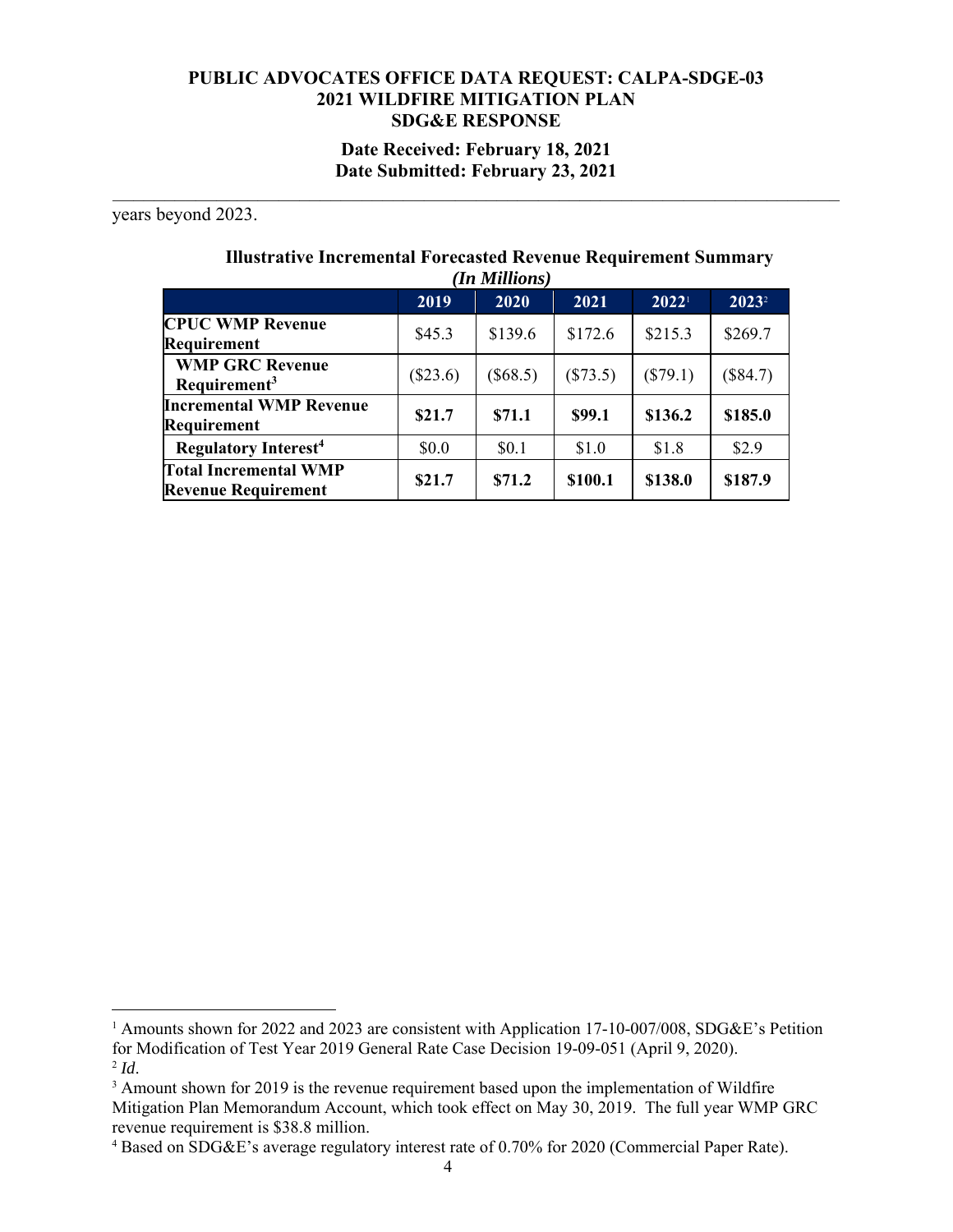## **Date Received: February 18, 2021 Date Submitted: February 23, 2021**

**\_\_\_\_\_\_\_\_\_\_\_\_\_\_\_\_\_\_\_\_\_\_\_\_\_\_\_\_\_\_\_\_\_\_\_\_\_\_\_\_\_\_\_\_\_\_\_\_\_\_\_\_\_\_\_\_\_\_\_\_\_\_\_\_\_\_\_\_\_\_** 

# **QUESTION 2:**

Please provide the data requested in tab 4 of attachment A ("Q2 Spending") by stating the costs associated with your 2020 WMP and 2021 WMP Update. For purposes of this question, please assume that (1) in 2021 and 2022 you will spend exactly the amounts forecast in section 3 of your 2021 WMP Update and (2) you will seek cost recovery of all costs incurred pursuant to your WMP. State costs based on the year when costs are incurred, not the year when they are recovered.

## **OBJECTION:**

SDG&E objects to this request on the grounds set forth in General Objection Nos. 2, 4, 5, and 7. Subject to the foregoing objections, SDG&E responds as follows.

## **RESPONSE 2:**

The requested information for 2020 will not be available until March 31, 2021, when SDG&E submits its Risk Spending Accountability Report to the CPUC. The information for 2021 and 2022 will not be available until March 31, 2022, and March 31, 2023, respectively.